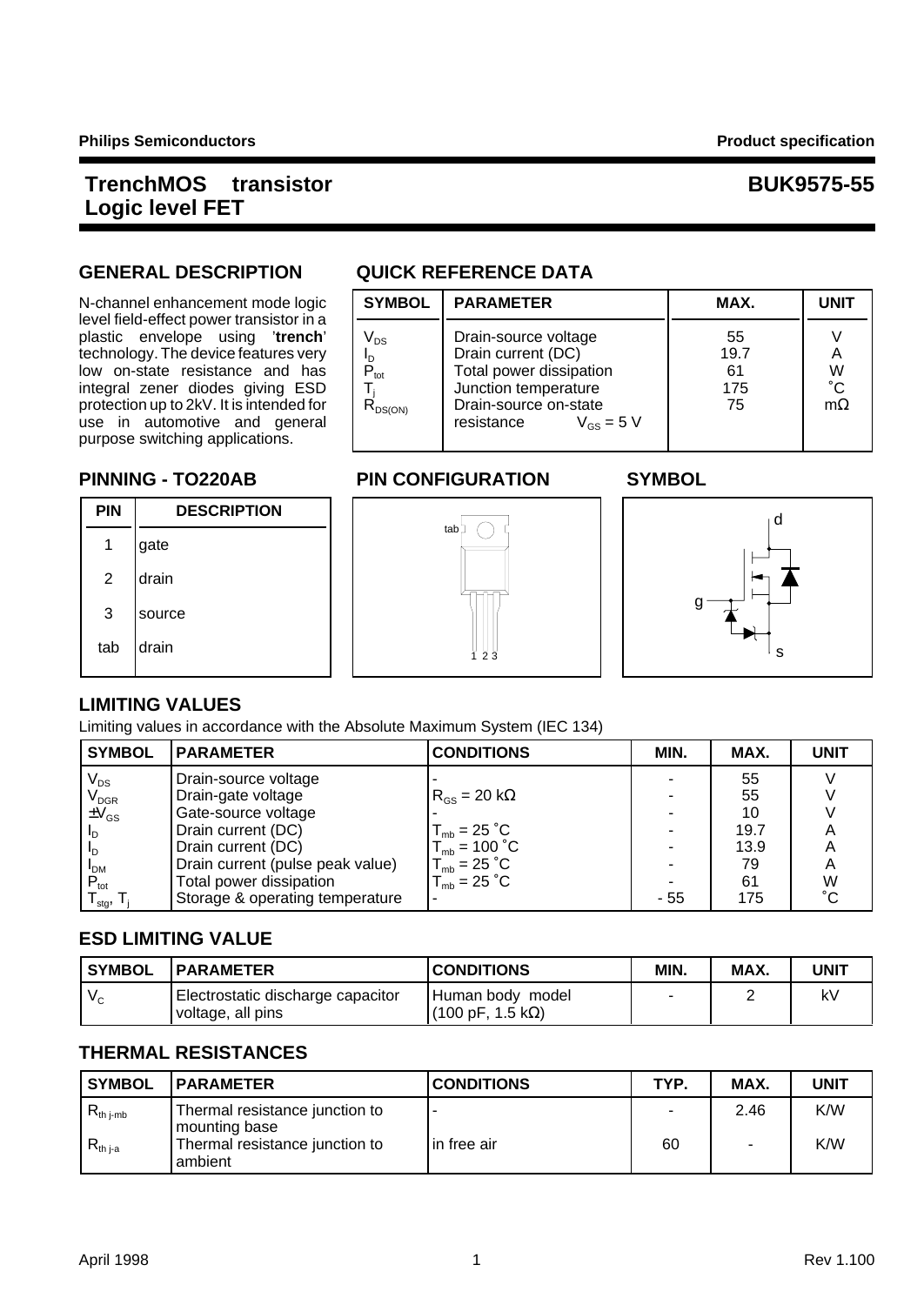### **STATIC CHARACTERISTICS**

 $T_j$ = 25°C unless otherwise specified

| <b>SYMBOL</b>                     | <b>PARAMETER</b>                | <b>CONDITIONS</b>                               | MIN.                     | TYP. | MAX. | <b>UNIT</b> |
|-----------------------------------|---------------------------------|-------------------------------------------------|--------------------------|------|------|-------------|
| $\rm V_{\rm (BR)DSS}$             | Drain-source breakdown          | $V_{GS} = 0$ V; $I_D = 0.25$ mA;                | 55                       |      |      |             |
|                                   | voltage                         | $T_i = -55^{\circ}C$                            | 50                       |      |      |             |
| $V_{GS(TO)}$                      | Gate threshold voltage          | $V_{DS} = V_{GS}$ ; $I_D = 1$ mA                |                          | 1.5  | 2    |             |
|                                   |                                 | $T_i = 175^{\circ}$ C<br>T <sub>i</sub> = -55°C | 0.5                      |      |      | V           |
|                                   |                                 |                                                 |                          |      | 2.3  |             |
| $I_{DSS}$                         | Zero gate voltage drain current | $V_{DS}$ = 55 V; $V_{GS}$ = 0 V;                | $\overline{\phantom{a}}$ | 0.05 | 10   | μA          |
|                                   |                                 | $T_i = 175^{\circ}C$                            |                          |      | 500  | μA          |
| $I_{GSS}$                         | Gate source leakage current     | $V_{\rm{GS}} = \pm 5$ V; $V_{\rm{DS}} = 0$ V    |                          | 0.02 |      | μA          |
|                                   |                                 | $T_i = 175^{\circ}C$                            |                          |      | 10   | μA          |
| $\pm \mathrm{V}_{\text{(BR)GSS}}$ | Gate-source breakdown           | $I_G = \pm 1$ mA;                               | 10                       |      |      | V           |
|                                   | voltage                         |                                                 |                          |      |      |             |
| $R_{DS(ON)}$                      | Drain-source on-state           | $V_{\text{GS}} = 5$ V; $I_{\text{D}} = 10$ A    |                          | 60   | 75   | $m\Omega$   |
|                                   | resistance                      | $T_i = 175^{\circ}$ C                           |                          |      | 157  | $m\Omega$   |

### **DYNAMIC CHARACTERISTICS**

 $T_{mb} = 25^{\circ}$ C unless otherwise specified

| <b>SYMBOL</b>                                           | <b>PARAMETER</b>                                                                     | <b>CONDITIONS</b>                                                                                                                   | MIN.                     | TYP.                 | MAX.                 | <b>UNIT</b>          |
|---------------------------------------------------------|--------------------------------------------------------------------------------------|-------------------------------------------------------------------------------------------------------------------------------------|--------------------------|----------------------|----------------------|----------------------|
| $g_{\text{fs}}$                                         | Forward transconductance                                                             | $V_{DS}$ = 25 V; $I_D$ = 10 A                                                                                                       | 5                        |                      |                      | S                    |
| $C_{\text{iss}}$<br>$C_{\rm{oss}}$<br>$C_{\text{rss}}$  | Input capacitance<br>Output capacitance<br>Feedback capacitance                      | $V_{GS} = 0$ V; $V_{DS} = 25$ V; f = 1 MHz                                                                                          | $\overline{\phantom{0}}$ | 500<br>110<br>60     | 650<br>135<br>85     | pF<br>pF<br>pF       |
| $t_{\sf d}$ on<br>$\mathsf{t}_{\mathsf{d} \text{ off}}$ | Turn-on delay time<br>Turn-on rise time<br>Turn-off delay time<br>Turn-off fall time | $V_{DD}$ = 30 V; $I_D$ = 10 A;<br>$V_{GS} = 5 V$ ; R <sub>G</sub> = 10 $\Omega$<br>Resistive load                                   |                          | 10<br>47<br>28<br>33 | 15<br>70<br>40<br>45 | ns<br>ns<br>ns<br>ns |
| ∟а                                                      | Internal drain inductance                                                            | Measured from contact screw on<br>tab to centre of die                                                                              |                          | 3.5                  |                      | nH                   |
| ┗₫<br>$L_{\rm S}$                                       | Internal drain inductance<br>Internal source inductance                              | Measured from drain lead 6 mm<br>from package to centre of die<br>Measured from source lead 6 mm<br>from package to source bond pad |                          | 4.5<br>7.5           | ۰<br>٠               | nH<br>nH             |

### **REVERSE DIODE LIMITING VALUES AND CHARACTERISTICS**

 $T_i$  = 25°C unless otherwise specified

| <b>SYMBOL</b>                              | <b>PARAMETER</b>                                      | <b>CONDITIONS</b>                                                              | MIN. | TYP.       | MAX. I    | <b>UNIT</b> |
|--------------------------------------------|-------------------------------------------------------|--------------------------------------------------------------------------------|------|------------|-----------|-------------|
| $I_{DR}$                                   | Continuous reverse drain<br>current                   |                                                                                |      |            | 19.7      | А           |
| <b>I</b> DRM<br>$\mathsf{V}_{\mathsf{SD}}$ | Pulsed reverse drain current<br>Diode forward voltage | $I_F = 19.7$ A; $V_{GS} = 0$ V                                                 |      | -<br>0.95  | 79<br>1.2 | А           |
| $Q_{n}$                                    | Reverse recovery time<br>Reverse recovery charge      | $I_F = 19.7$ A; $-dI_F/dt = 100$ A/ $\mu$ s;<br>$V_{GS}$ = -10 V; $V_R$ = 30 V |      | 32<br>0.12 | ۰         | ns<br>μC    |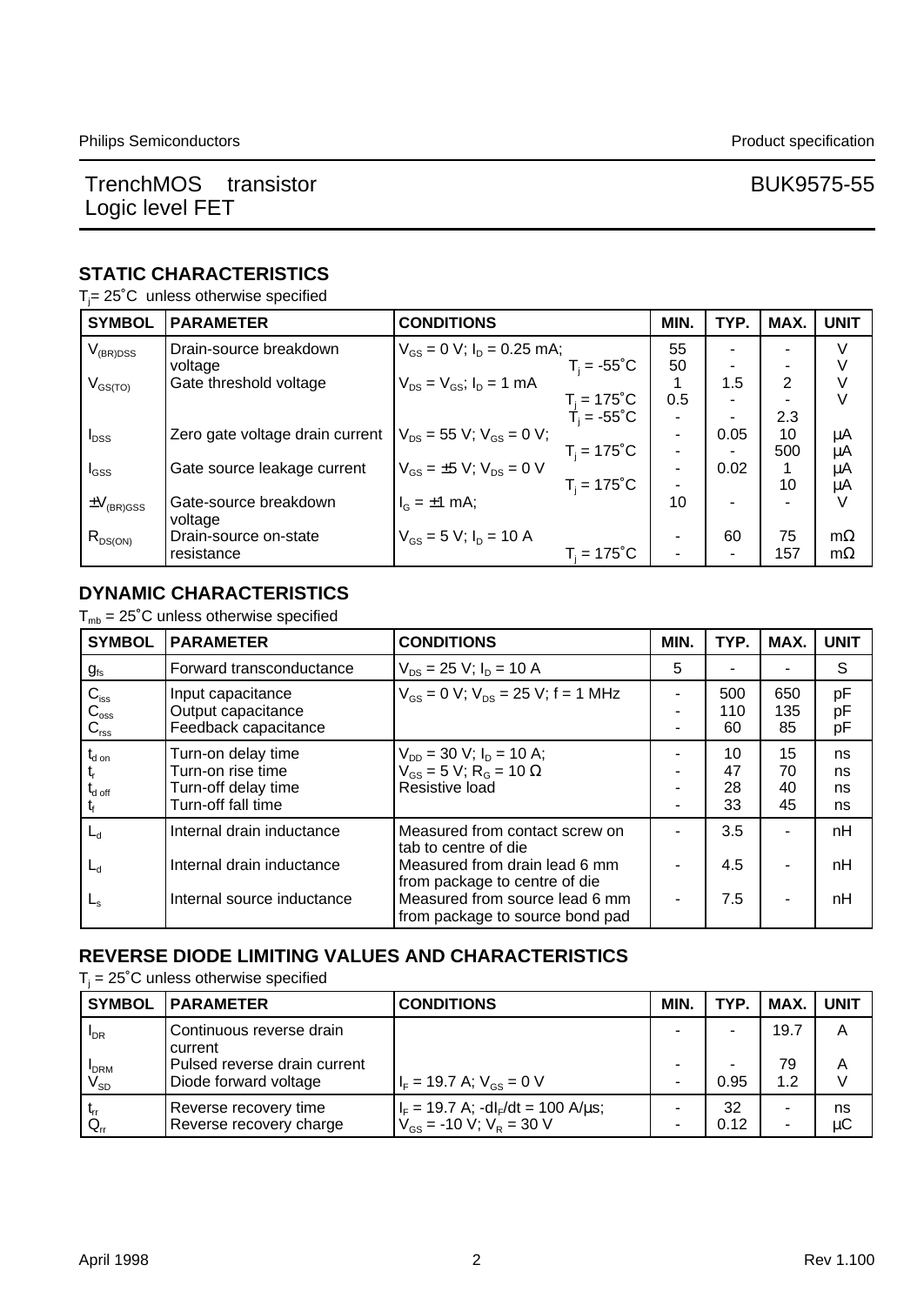### **AVALANCHE LIMITING VALUE**

| <b>SYMBOL</b> | <b>IPARAMETER</b>                                                     | <b>CONDITIONS</b>                                                                                                 | MIN. | TYP. | MAX. | UNIT |
|---------------|-----------------------------------------------------------------------|-------------------------------------------------------------------------------------------------------------------|------|------|------|------|
| $W_{DSS}$     | Drain-source non-repetitive<br>unclamped inductive turn-off<br>energy | $I_{D}$ = 10 A; $V_{DD} \le 25$ V;<br>$V_{\rm GS}$ = 5 V; R <sub>GS</sub> = 50 $\Omega$ ; T <sub>mb</sub> = 25 °C |      | -    | 30   | mJ   |







Fig.3. Safe operating area. T $_{\textit{mb}}$  = 25  $^{\circ}\mathcal{C}$ I $_D$  & I $_{DM}$  = f(V $_{DS}$ ); I $_{DM}$  single pulse; parameter  $t_{\rho}$ 

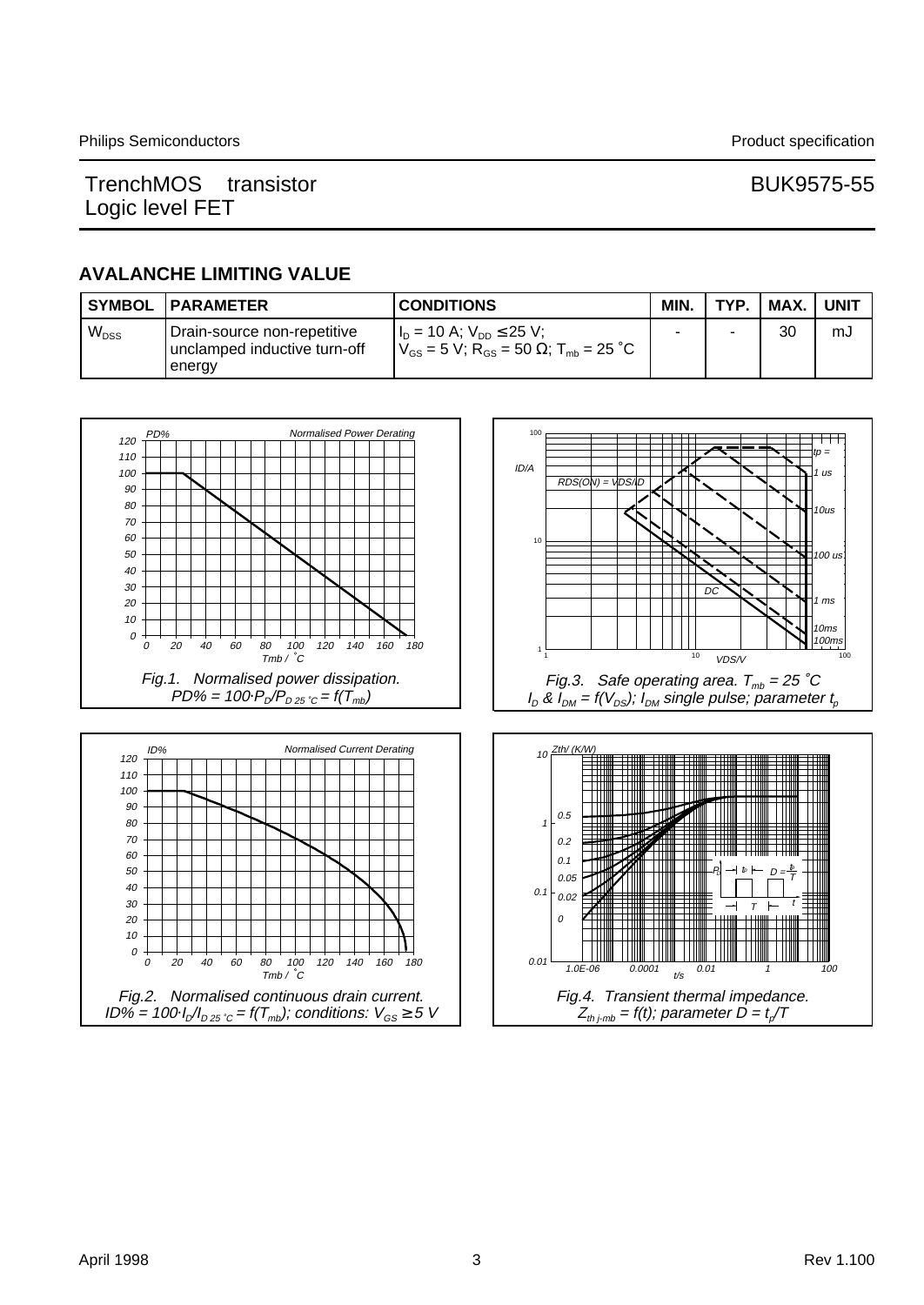# TrenchMOS<sup>TM</sup> transistor and the state of the BUK9575-55 Logic level FET

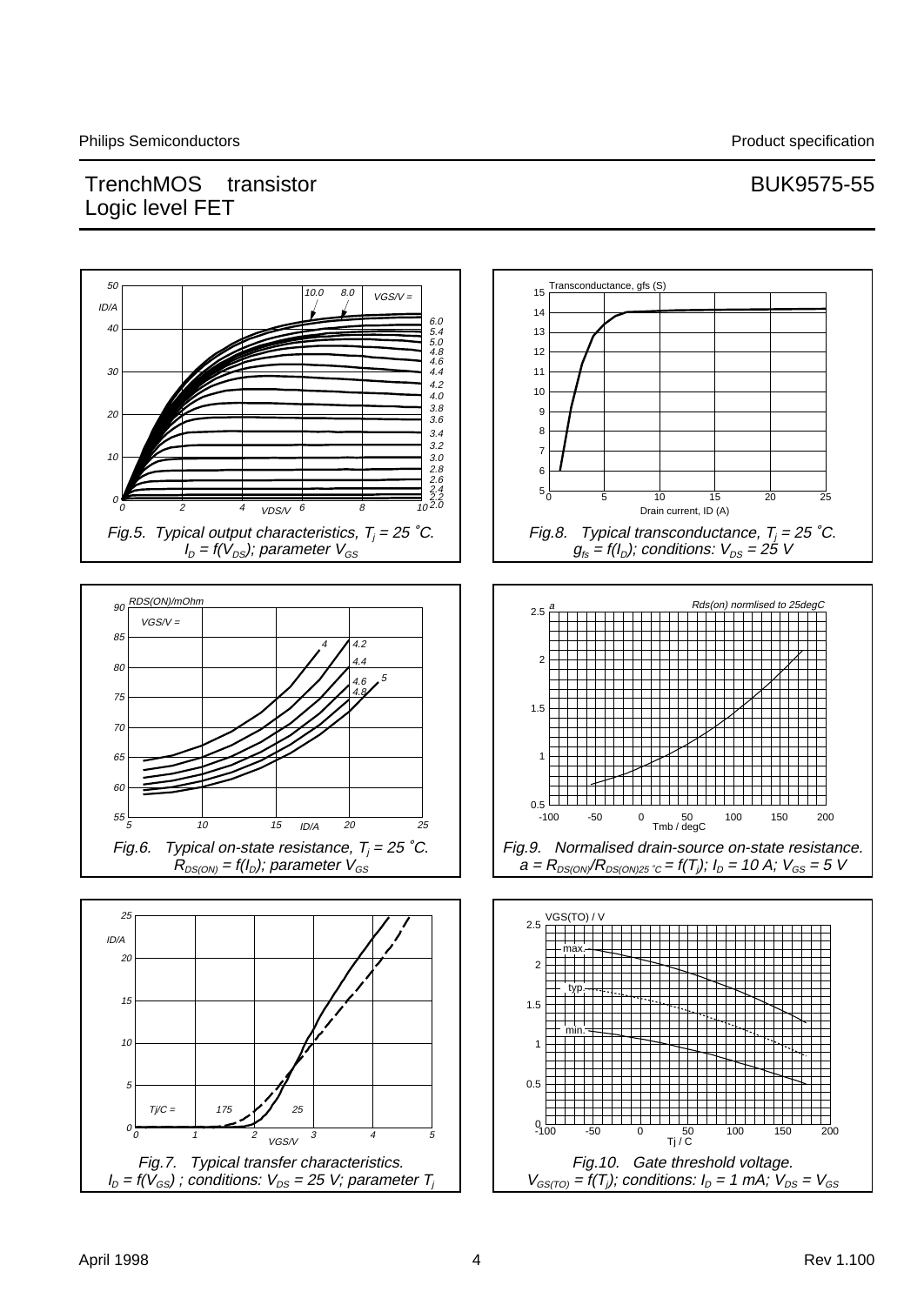![](_page_4_Figure_3.jpeg)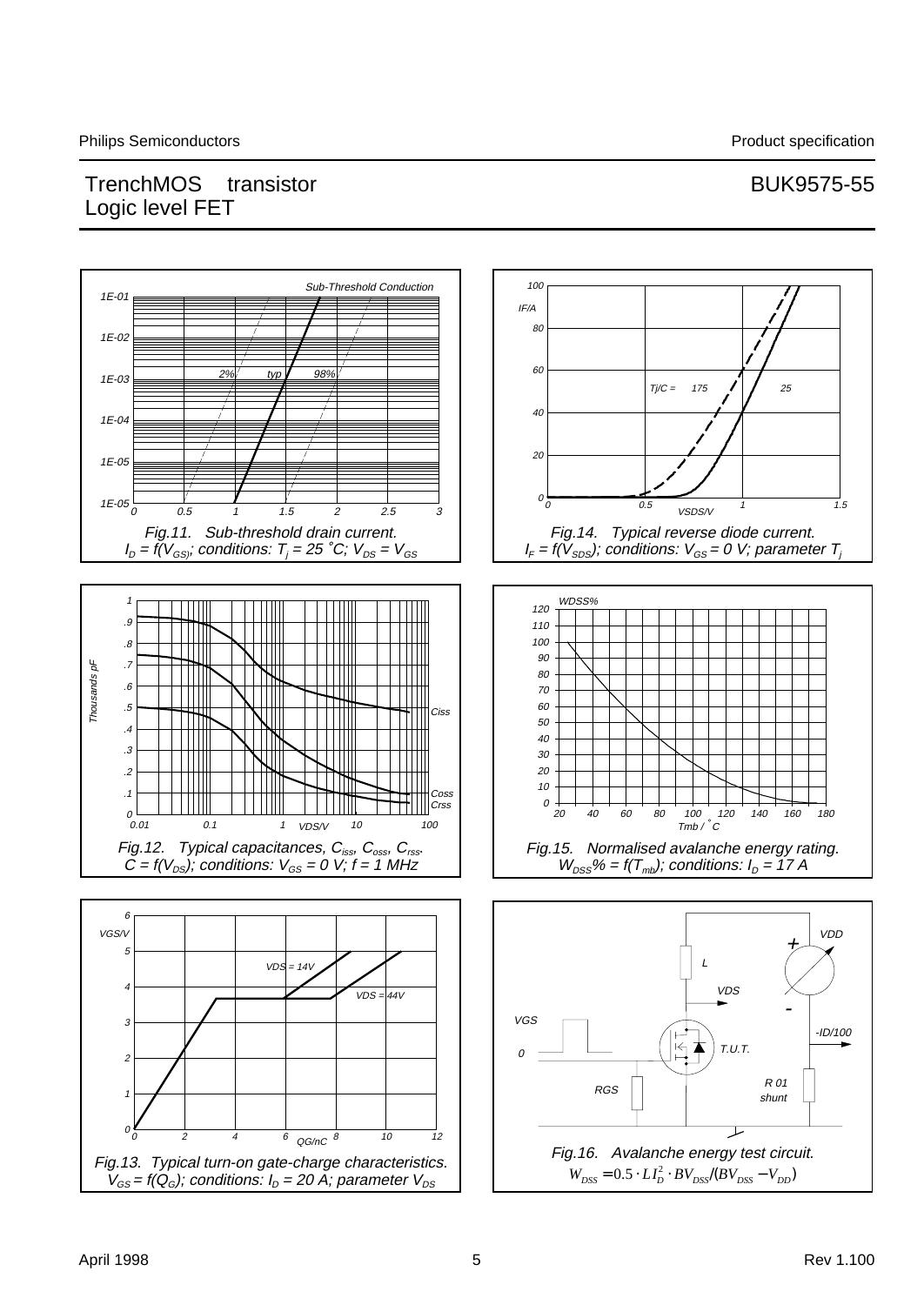# TrenchMOS<sup>TM</sup> transistor **BUK9575-55** Logic level FET

![](_page_5_Figure_3.jpeg)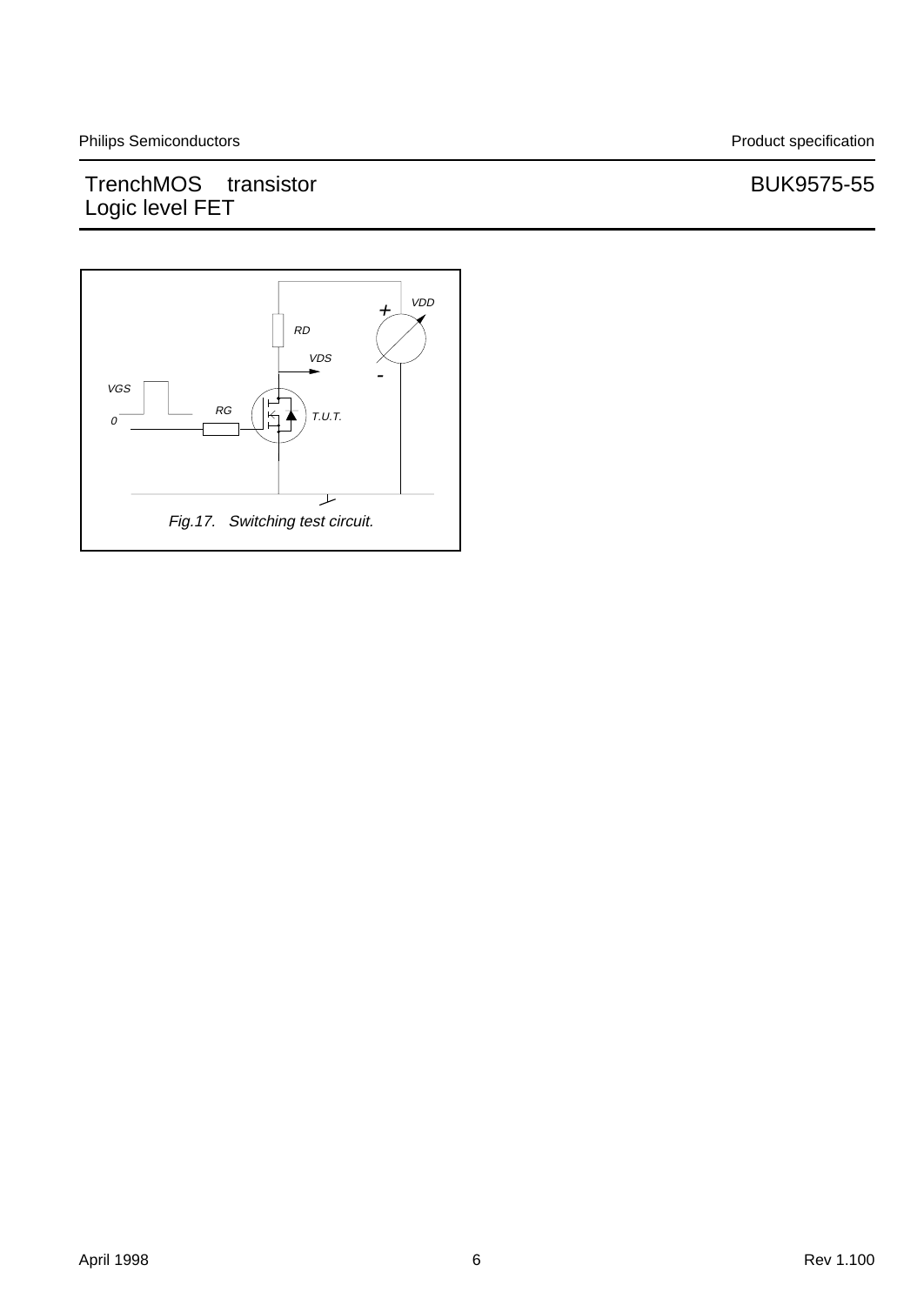## **MECHANICAL DATA**

![](_page_6_Figure_4.jpeg)

#### **Notes**

- 1. Observe the general handling precautions for electrostatic-discharge sensitive devices (ESDs) to prevent damage to MOS gate oxide.
- 2. Refer to mounting instructions for SOT78 (TO220) envelopes.
- 3. Epoxy meets UL94 V0 at 1/8".